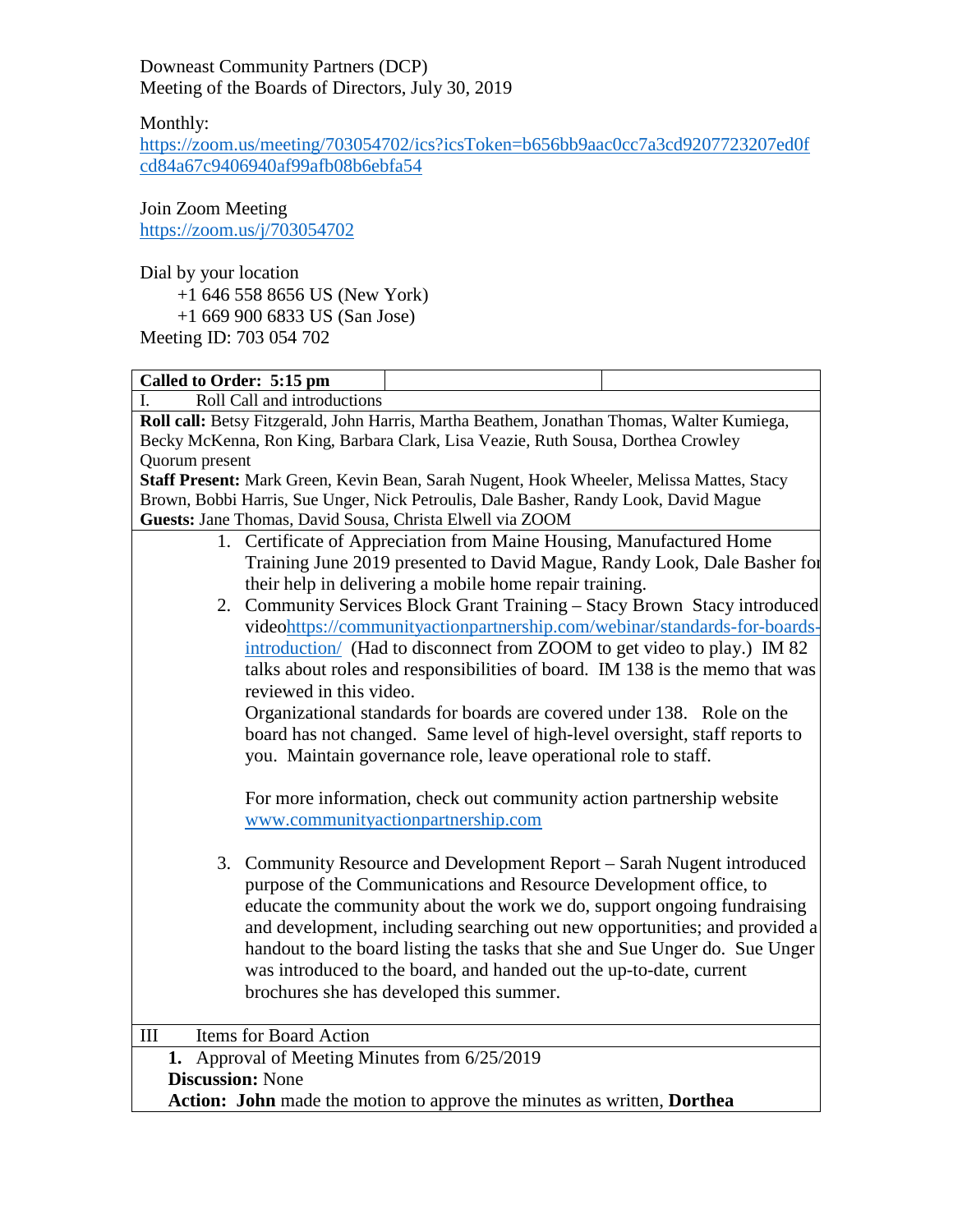## seconded. **Motion passed.**

**2.** Resolved, to authorize the Executive Director to rent the Milbridge apartments to qualified non-veterans.

**Discussion:** having a difficult time renting the two apartments because we are limited to veterans. One rented to a veteran, but no prospects for the other one. Authorization from Maine Housing, as long as person is low income it is OK with them. It was the board that put the veterans restriction on it. We expanded to veterans widows. Just not getting candidates for other unit. Financially best to open it up, lots of need for other housing.

How long advertising? Three months.

Veterans pension might put them over the limit.

Like the idea it is veterans preference.

**Action: Walter** made the motion to accept the resolution **Becky** seconded. Amended to give preference to veterans if two or more applicants are qualified. **Motion Passed.**

**3.** Resolved, to approve the policy entitled Employee Referral Pilot Program - 2019

**Discussion:** Sorry for the short notice, really wanted to get this before you. Proposal was just finalized this morning. We are having a real problem getting qualified applicants for some jobs.

If a DCP employee (any status) refers someone who winds up getting hired and stays for 3 months, the employee gets a \$300 payment. Drawing every three months for anyone who gives a referral, regardless of the outcome of the referral, goes in a drawing for a \$50 prize. This is meant to incentivize employees to help with recruiting.

Question: what type of controls will you have for the program, so should you choose not to hire, or the person doesn't meet your needs?

HR office needs to stay in contact with referring employee.

Question: How short are we on drivers?

Never have enough, hiring all part time is difficult, run ads, have some applications, hope to interview next week in Ellsworth and Machias. We are turning trips away because of vehicle shortages and driver shortages.

Melissa – we had to close a classroom in Ellsworth due to the lack of staff, turn children away.

Question: ineligible position – is that all the directors?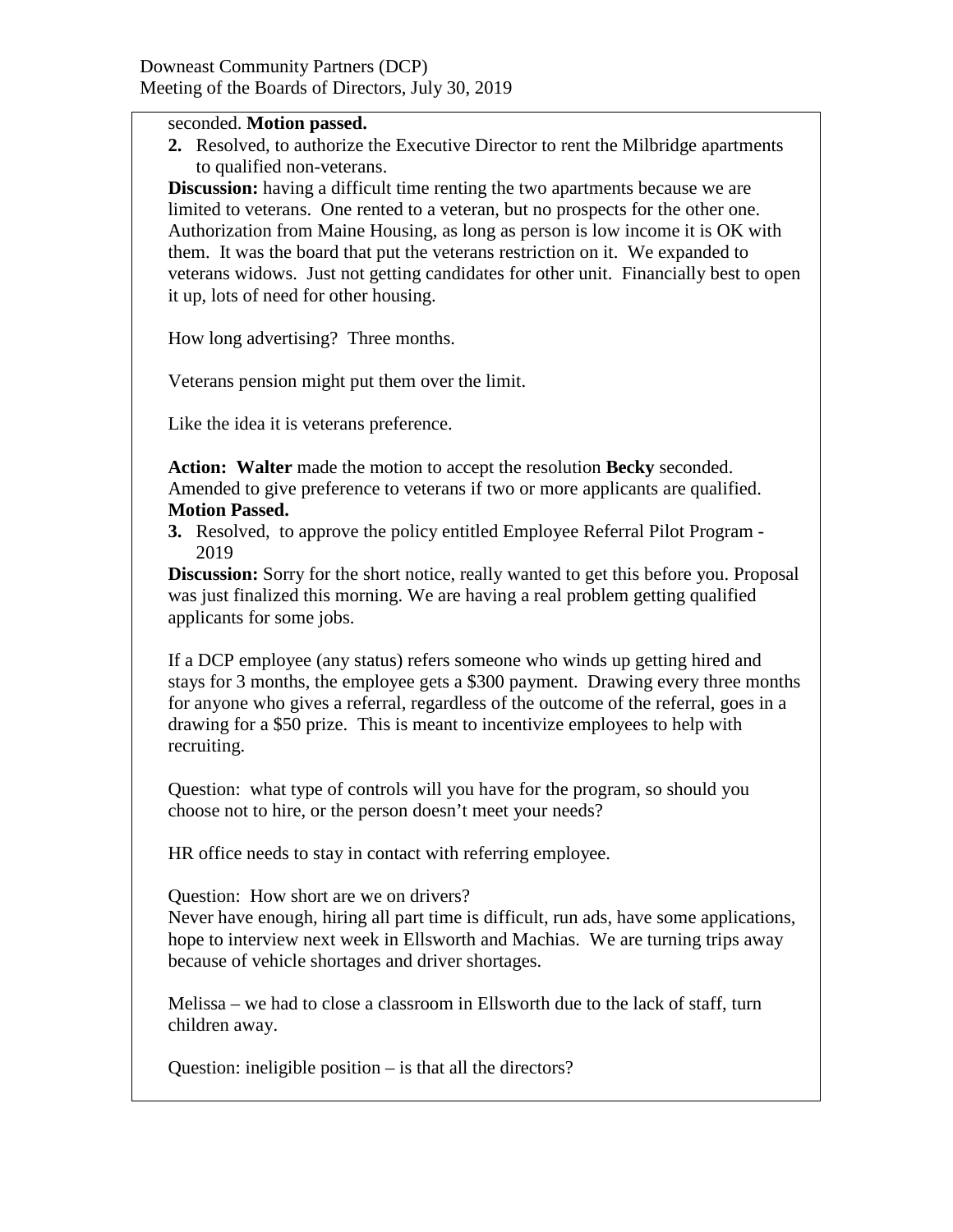**Action: Ruth** made the motion to approve the policy. **Martha** seconded. **Motion passed.**

| IV | Reports |                                                                                                                                                                                                                                                                                                                                                                                                                                                                                                                                                                                                                                                                                                   |
|----|---------|---------------------------------------------------------------------------------------------------------------------------------------------------------------------------------------------------------------------------------------------------------------------------------------------------------------------------------------------------------------------------------------------------------------------------------------------------------------------------------------------------------------------------------------------------------------------------------------------------------------------------------------------------------------------------------------------------|
|    |         | 1. Executive Directors Report and Strategic Plan Implementation - Mark<br>Green/Hook Wheeler<br>Few quick things – we are making progress on recovery home in<br>Machias (Elm Street shelter) Healthy Acadia has stepped forward and<br>will supervise the position. Our role would be landlord and support.<br>Should know more in the next few weeks. Yesterday Gordon Smith and<br>Ronald Springuel came down, spent the day in Washington County,<br>visited the house, encouraged us to keep going. Gave us a lot of advice<br>on how to go forward. Only three homes for women in the state. Will<br>be tough to make a go of it financially, but there is money allocated in<br>the state. |
|    |         | Also, interesting grant proposal related to solar power that Bobbi has<br>been working on. Presented a proposal to buy 6 electric cars for<br>Ellsworth, Milbridge, and Machias, separate grant to Efficiency Maine<br>for charging stations.                                                                                                                                                                                                                                                                                                                                                                                                                                                     |
|    |         | Questions: How big a car? What range? How long to charge?                                                                                                                                                                                                                                                                                                                                                                                                                                                                                                                                                                                                                                         |
|    |         | Looking at Bolt, which goes about 238 miles on a full charge, takes<br>about 8 hours from totally depleted to full charge using the type of<br>chargers we have applied for.                                                                                                                                                                                                                                                                                                                                                                                                                                                                                                                      |
|    |         | How often do buses run full?                                                                                                                                                                                                                                                                                                                                                                                                                                                                                                                                                                                                                                                                      |
|    |         | Morning and afternoon. Mid-day, they run less than full.                                                                                                                                                                                                                                                                                                                                                                                                                                                                                                                                                                                                                                          |
|    |         | Note: We do have excess production from solar that will help this be<br>affordable.                                                                                                                                                                                                                                                                                                                                                                                                                                                                                                                                                                                                               |
|    |         | Bigger proposal the funder expressed interest in $-$ solar array to<br>distribute power to folks we serve at a lower rate. Law didn't allow it<br>when we built the Franklin array. That changed this year. Removed cap<br>on number of meters tied to a solar field. We put together a proposal that<br>will cost about 12.5 million, allows 1000 meters. Revision Energy will<br>put together the feasibility plan, funder will support this as well. Need<br>35 acres near a phase three line.                                                                                                                                                                                                 |
|    |         | Check dates in Executive Director report – some shifting of meetings.<br>Jared Golden will speak at our annual meeting.                                                                                                                                                                                                                                                                                                                                                                                                                                                                                                                                                                           |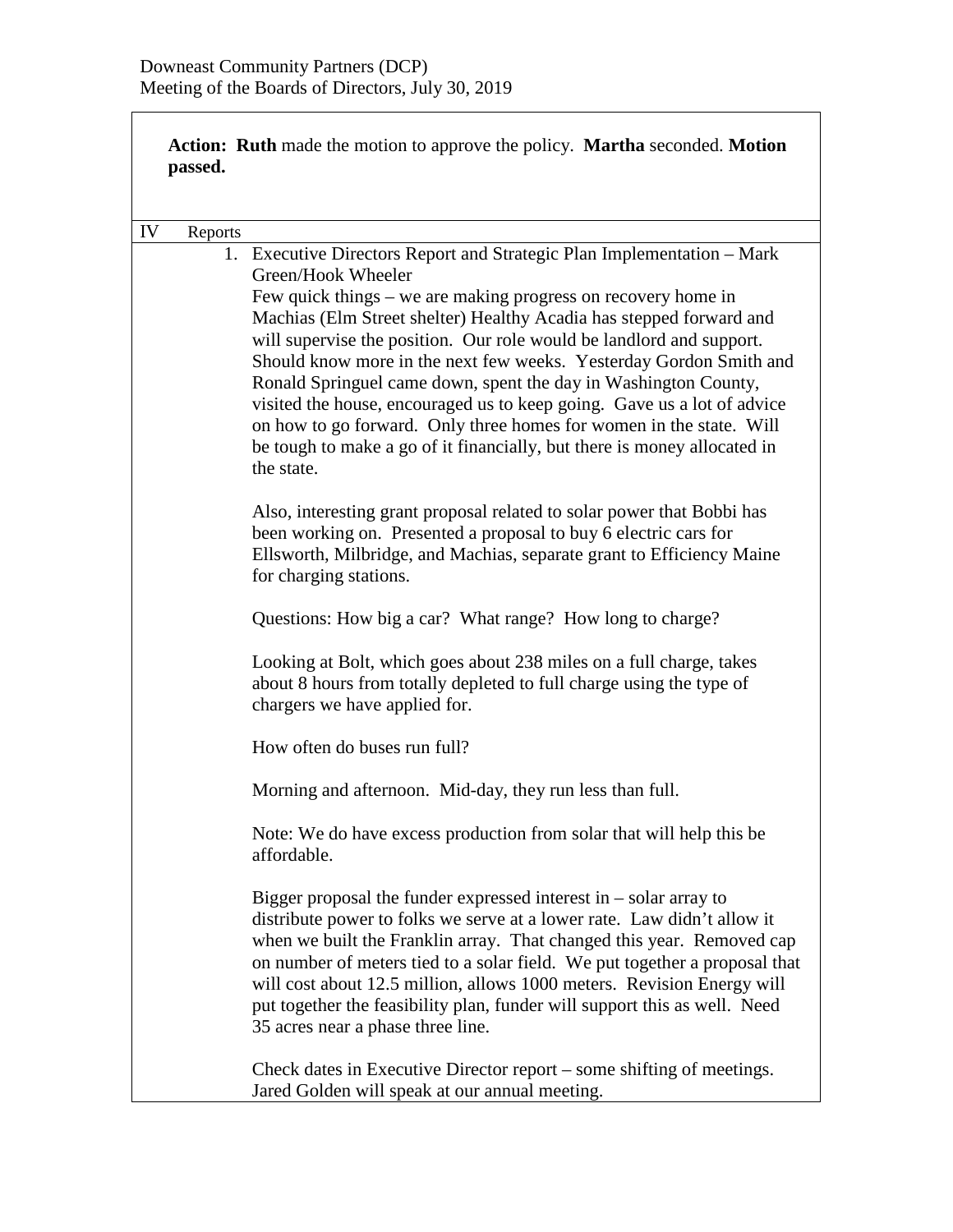Stacy is working with directors to get budgets together, will need to have these reviewed at meeting this summer, prior to 10/1. Strategic plan update: Put together a summary of the plan in a format that I can keep track of things. I provided that to the board, and will provide an update each quarter. We are working on a lot of stuff, don't anticipate ten more things, but will have made progress on these. A-1 Really excited at ME Housing changing guidelines, they heard from CAPs. A-4 CHODO proposal submitted and funder has asked for more information. A-10 Housing Development – Cherryfield Tiny House project under construction, still hoping for an opening in November on that. A-11 Some preliminary work on Machias, Senior Housing, 25 units. A-16 – advocating by us and other CAPS has helped to change rules to make it easier to apply for HEAP. Question – in what way would those levels or standards be published? Sarah and Lee are working on a marketing plan to let people know the new limits. A-19 Melissa is working to expand Bucksport to full day school year program A-24 Board did approve use of endowment to cover fees for childcare. A-26 Working on a joint program in Baileyville (Melissa) A-29 Did expand Blanche's hours to 25 in May, hope to do more with next budget. A-36 Employees responded to this by forming a committee to work on this. B-2 Melissa and Ida working on whole family pilot program, meeting next week, will come up with recommendations. C-4 Creating centralized system to look at client surveys. We do a lot of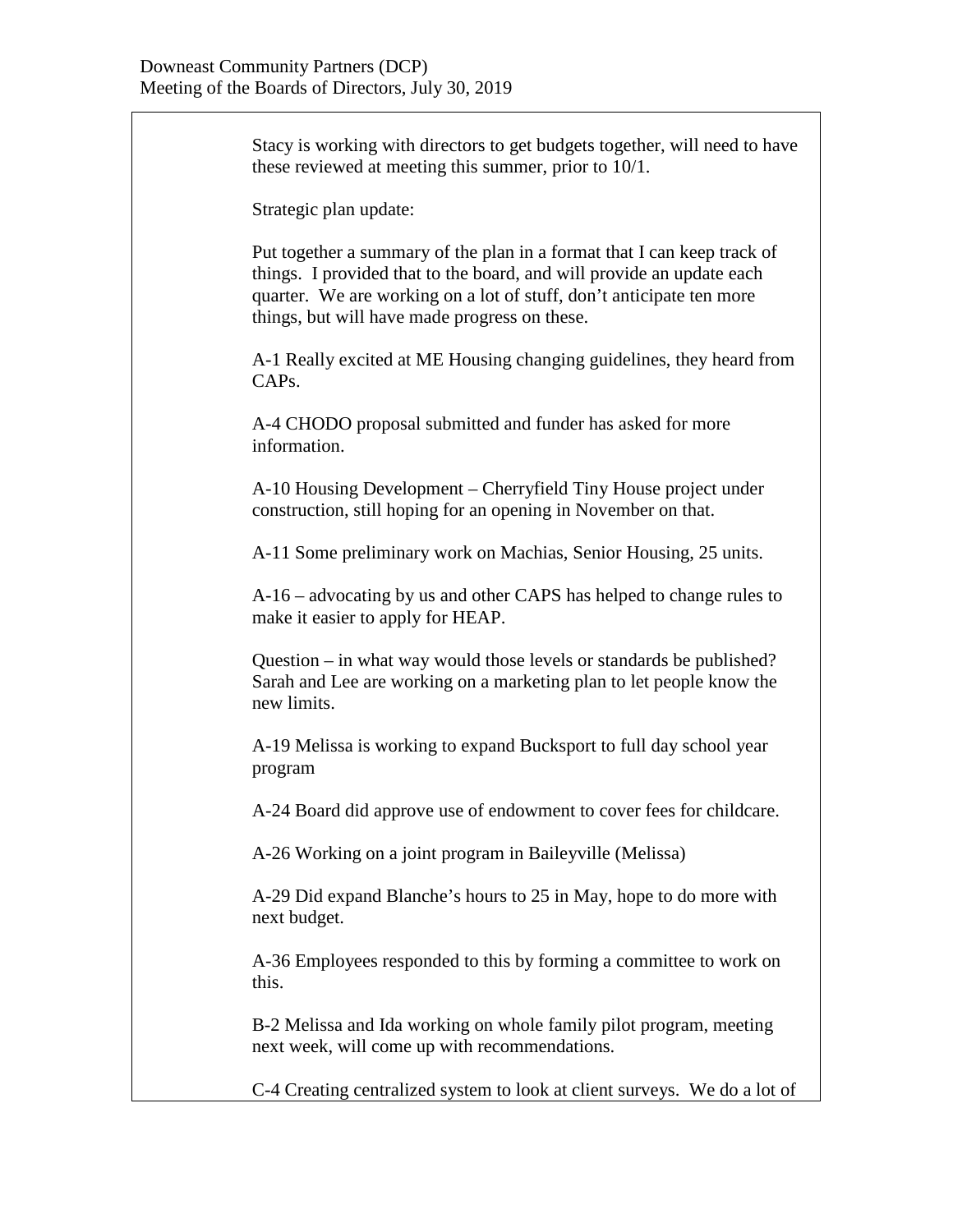| surveys, but they are not coordinated. Stacy is looking to coordinate<br>surveys.                                                                                                                                                                                                                                                                                                                                                                                                                                  |
|--------------------------------------------------------------------------------------------------------------------------------------------------------------------------------------------------------------------------------------------------------------------------------------------------------------------------------------------------------------------------------------------------------------------------------------------------------------------------------------------------------------------|
| D-16 Hook and Compensation Committee have been meeting working<br>diligently on the Compensation Plan, hope to have it complete by fall.                                                                                                                                                                                                                                                                                                                                                                           |
| D-21 Stacy has created a CSBG compliance committee consisting of a<br>board member, Melissa, Bobbi, and Sarah.                                                                                                                                                                                                                                                                                                                                                                                                     |
| D-22 Retained Steve Martin to do some leadership training with top 20<br>managers and supervisors to participate it in a year-long program. See it<br>as a way to continue the work of merging the cultures of the two<br>organizations into one.                                                                                                                                                                                                                                                                  |
| E-1 Jared Golden speaking at annual meeting – Cheryl made contact<br>with one of his field staff, we met with her, and from that we were able<br>to secure him as a speaker.                                                                                                                                                                                                                                                                                                                                       |
| E-2 Mark was appointed to Rural Health Commission, see what we can<br>do in terms of improving rural health delivery.                                                                                                                                                                                                                                                                                                                                                                                              |
| Call attention to the certificate that Housing got tonight – very big deal<br>that we were recognized by ME Housing for the quality of her work.                                                                                                                                                                                                                                                                                                                                                                   |
| E-5 Sue Unger is calling all the towns to update processes, really nice<br>effort moving us forward with relationship with towns.                                                                                                                                                                                                                                                                                                                                                                                  |
| E-8 Anne has been doing real well with fundraising, building<br>relationships.                                                                                                                                                                                                                                                                                                                                                                                                                                     |
| Bobbi and Mark met with Leslie Goode at MCF and Hancock County<br>advisory committee.                                                                                                                                                                                                                                                                                                                                                                                                                              |
| Bobbi, Dale and I are working on solar farm proposal with an<br>anonymous foundation.                                                                                                                                                                                                                                                                                                                                                                                                                              |
| Question: When you are talking to towns, brochures might be useful to<br>help get the word out about what we do.                                                                                                                                                                                                                                                                                                                                                                                                   |
| 2. Finance Director's Report – Kevin Bean Month of June was certainly<br>better than May. Cash grew substantially, over 360,000 added to our<br>bank account, Accounts Receivable went down by a little bit more than<br>that, deficit shrunk about 40,000 due to investments doing well.<br>However, some programs are still losing. A couple of things coming up,<br>opportunity for Transportation to have a strong summer is there, started<br>new DHHS low income contract, now can get back up to normal for |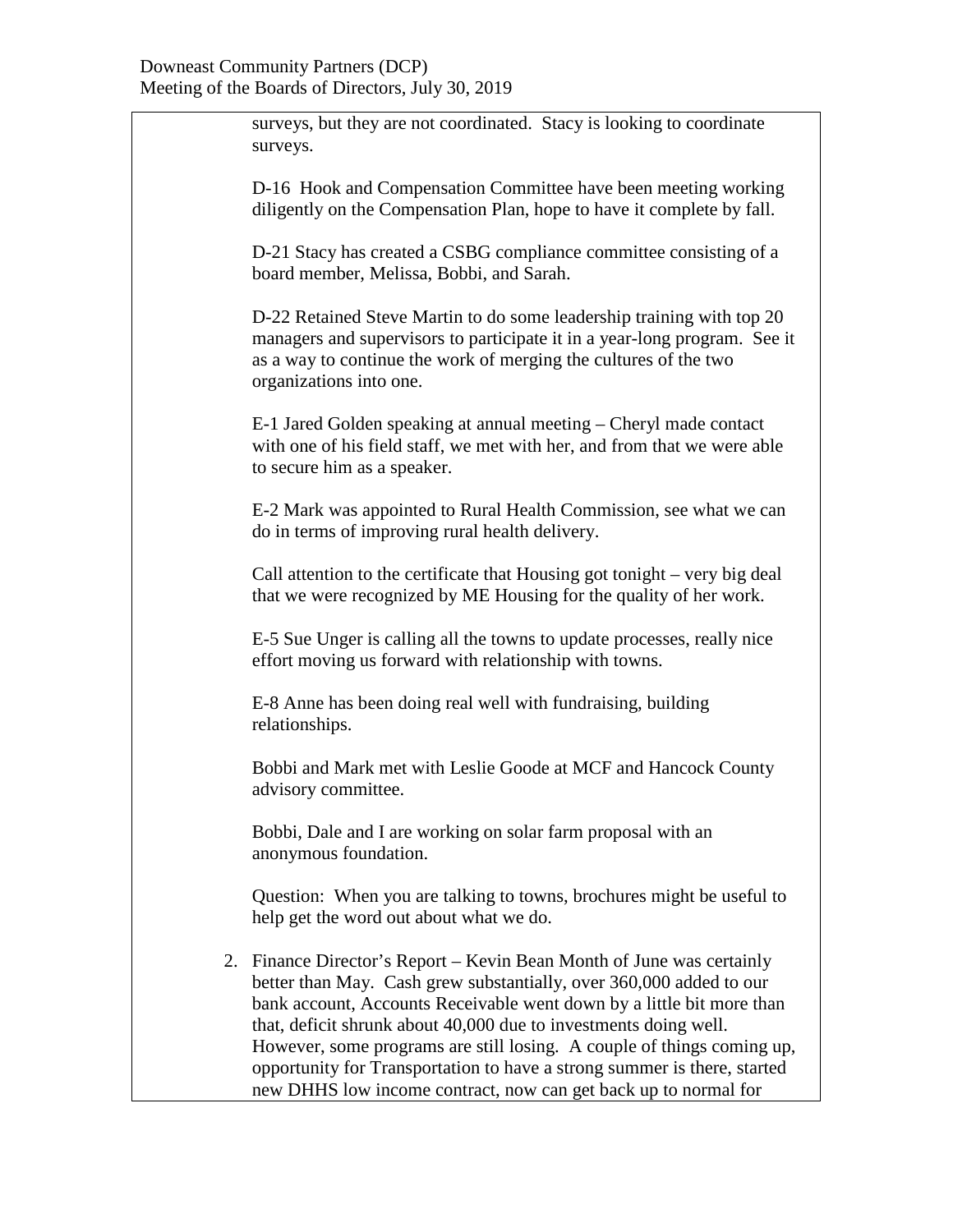those rides. Hope to generate another \$20,000 revenue over the next few months. Hope to see a surplus (\$40,000) within our grasp, bring us down to a \$100,000 deficit over all. Won't sell any more property in the next two months. Agency wide, revenues on budget, expenses under budget. Disparity is whether or not the funds are restricted. Good ending to our contract with Head Start, projection shows us right about break even. Remember that 100,000 of the deficit is from last year's Head Start contract. Finance is getting ready to close out the year and prepare for the audit. 3. Head Start Director's Report – Melissa Mattes Nothing to add to report. No questions. 4. Minutes of Parent Policy Council for 7/17/2019 5. Member Introductions - Martha Beathem and Ruth Sousa Martha Beathem – I am pretty boring after Jonathan! I grew up in Ellsworth, and married my high school sweetheart. He joined the service, we went away but came back to Ellsworth. When my youngest went to school I went to work. It was always ingrained in me by my parents to be active in the community. My girls joined Rainbows. 35 years later, I am still involved, on their board. Then I was on Board of Big Brothers Big Sisters. After that, I spent 5 years on United Way campaign, and in that way, learned a lot about what is around in the community. I was doing this when I first met Ron King. Then, my husband knew Tim King from his work with the city, and Tim asked me to be on the board. As I looked at the programs offered, I saw that there was a need to serve elders. I have two girls who are involved in their community, one a teacher at Cave Hill, the other on the board of a homeless shelter near her house – and she just opened a restaurant. One more thing I have to share - at one point I had lunch with a couple of girlfriends from school, one was Executive Director at Spruce Run, We talked that day about the need, and then we worked solid 2 years to get The Next Step up and running. Ruth Sousa – My husband wants to offer a class in writing your own obituary, so this is mine. I was born in Massachusetts, graduated from University of New Hampshire, did my masters work in Reno. We chose it because it was a good school near a lot of good skiing. I married the love of my life,